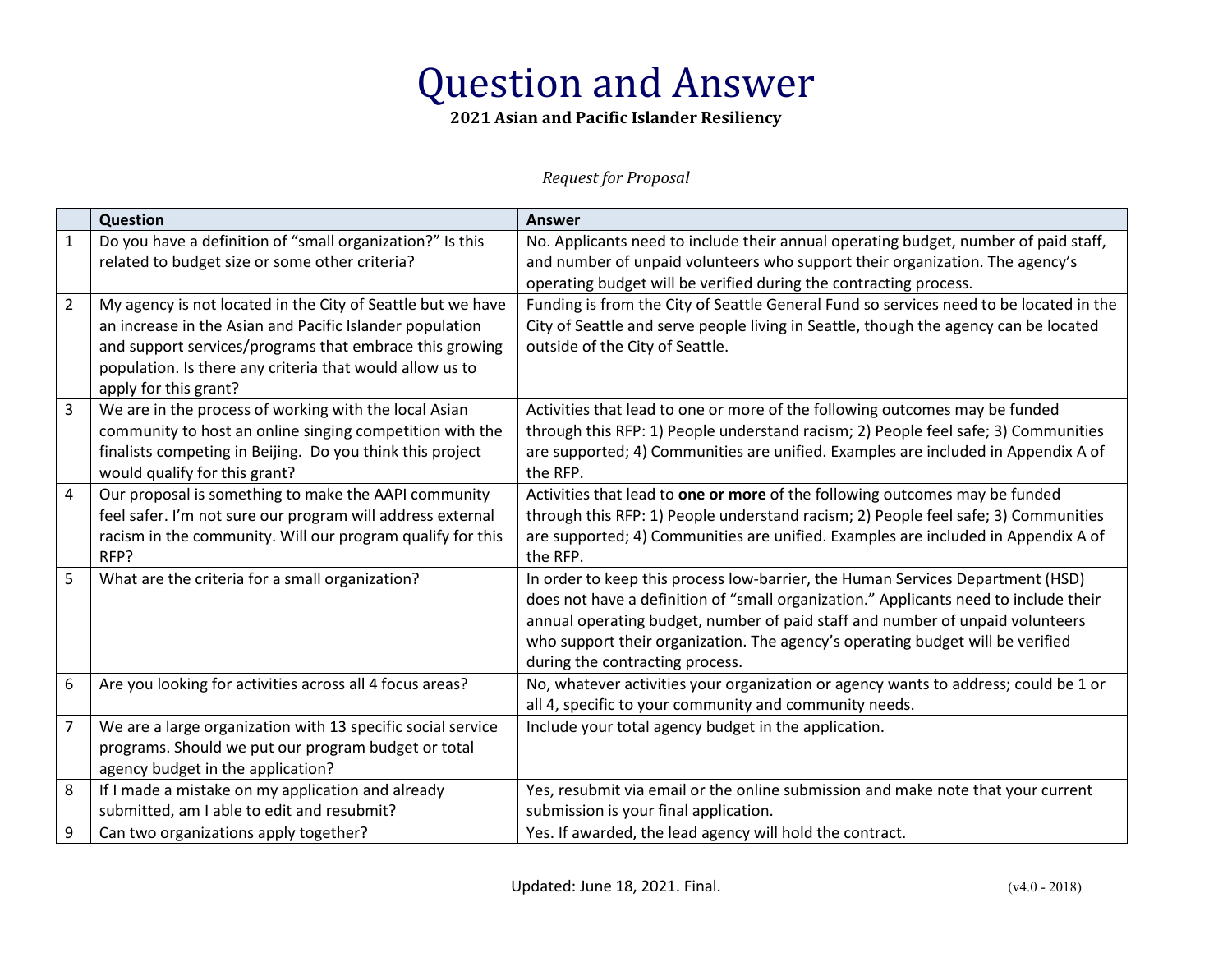## Question and Answer

**2021 Asian and Pacific Islander Resiliency** 

*Request for Proposal* 

|    | Question                                                      | <b>Answer</b>                                                                            |
|----|---------------------------------------------------------------|------------------------------------------------------------------------------------------|
| 10 | If I resubmit my application do I need to resubmit it by the  | Yes, you need to submit all materials by the deadline - Friday, June 25 at 12:00 pm      |
|    | deadline?                                                     | (noon).                                                                                  |
| 11 | What does "small" mean? Do you have a sense of what           | See Q#1 and Q#5                                                                          |
|    | types of group may apply so we can decide if we are small     |                                                                                          |
|    | or not?                                                       |                                                                                          |
| 12 | Is there a minimum award?                                     | No.                                                                                      |
| 13 | Will a proposal for a project designed to serve a fairly wide | Raters will rate applications based on the rating criteria. Propose activities that make |
|    | population be less competitive than a project designed to     | sense for the community you intend to reach.                                             |
|    | serve a more specific population?                             |                                                                                          |
| 14 | How many awardees will there be?                              | Number of awardees depend on the number of applications and amounts of funding           |
|    |                                                               | requests.                                                                                |
| 15 | Can this funding support general operating including hiring   | Yes, include how funds will be used in the proposed budget section of your               |
|    | a project coordinator to coordinate the project?              | application.                                                                             |
| 16 | Who is generally invited as part of the rating panel?         | Raters are community members, staff from non-profit organizations and the public         |
|    |                                                               | sector. They are community oriented, have experience working with, or are part of,       |
|    |                                                               | the community.                                                                           |
| 17 | As applications are reviewed, is that when you determine      | The intent is to fund small Community Based Organization's but size is not an            |
|    | whether an organization is not accepted due to the size of    | exclusionary criteria.                                                                   |
|    | the budget or organization?                                   |                                                                                          |
| 18 | Is there opportunity for coordination or just knowing the     | There may be opportunity for coordination with other awardees.                           |
|    | other organizations so the general community knows what       |                                                                                          |
|    | kinds of programs are going to be funded? It would be nice    |                                                                                          |
|    | to see some coordination of available supports for the        |                                                                                          |
|    | community.                                                    |                                                                                          |
| 19 | Are you considering people to serve on the panel of           | The review panel may consist of staff from agencies from Community Based                 |
|    | volunteers or if an agency is not involved in the RFP?        | Organizations that may not apply. We have our review panel but will take                 |
|    |                                                               | recommendations of potential alternates.                                                 |